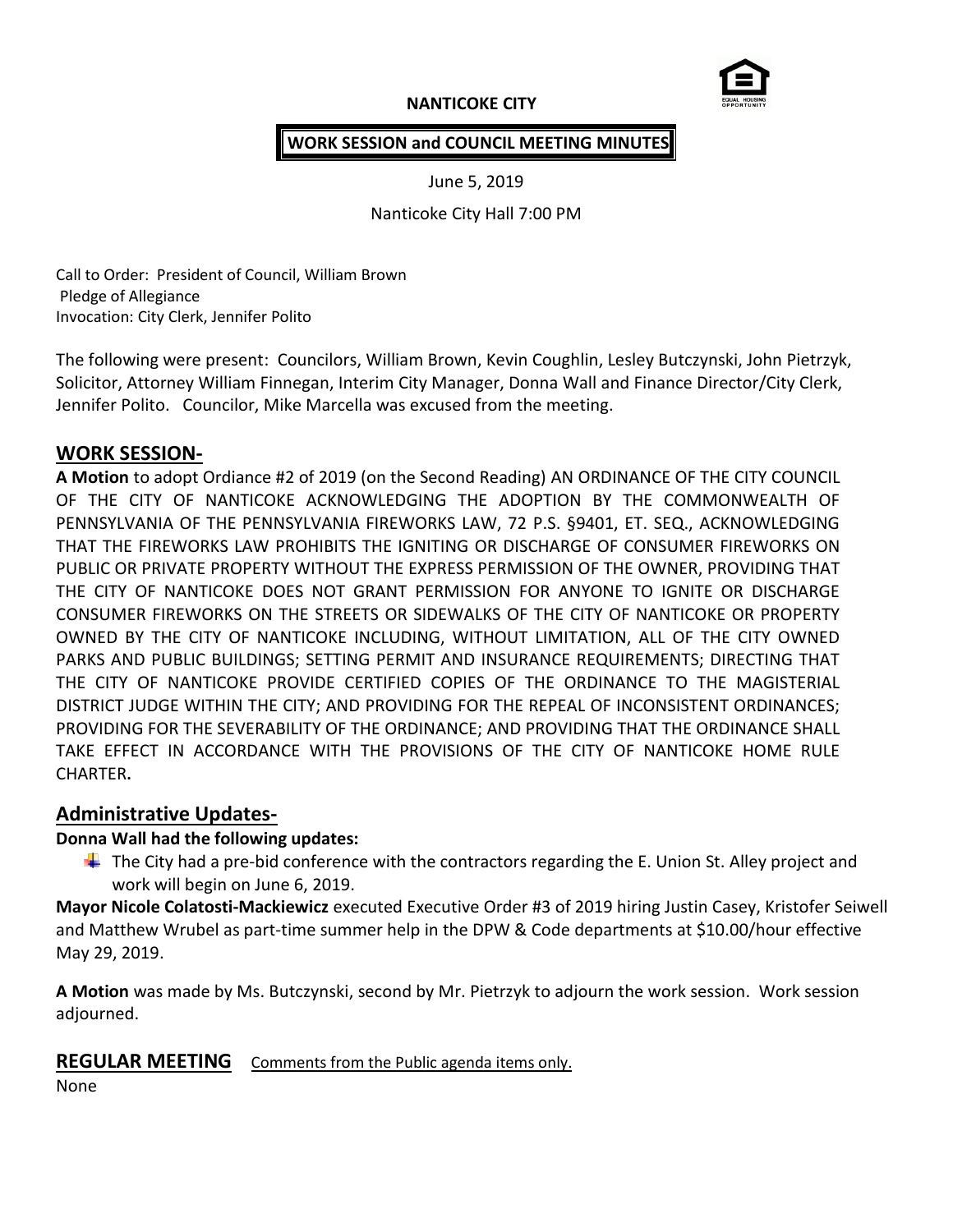#### **Old Business**

**A Motion** to approve the May 1, 2019 meeting minutes was made Ms. Butczynski, second Mr. Coughlin. Mr. Brown abstained. Motion carried.

At the last meeting, **Mr. Stachowiak** asked who is using the City's land on lower Broadway rent free when the City must now pay a storm water fee. Council's response was that Dallas Nursery had a gentlemen's agreement that if they could store their equipment on the City's property, the City may help themselves to the pile of top soils that is there at any time the City needs it. Stell Enterprises bought out Dallas Nursery and the agreement rolled to the new owner.

At the last meeting, **Mr. Knapp** brought to the City's attention that the alley way on Ridge & Noble Streets is in need of repair due to numerous potholes and Council asked Donna Wall to look into this matter with the DPW Department. Council's response was that the City DPW workers will fill the holes and when funds come available the City will mill and pave that area.

# **New Business**

**A Motion** to approve the May 28, 2019 meeting minutes was made Mr. Coughlin, second Mr. Pietrzyk. Ms. Butczynski abstained. Motion carried.

A Motion to approve payment of the bills in the amount of \$112,593.51 (Payroll \$0.00 and Payables \$112,593.51) was made by Ms. Butczynski, second by Mr. Pietrzyk. Motion carried.

**A Motion** to adopt Ordiance #2 of 2019 (on the Second Reading) AN ORDINANCE OF THE CITY COUNCIL OF THE CITY OF NANTICOKE ACKNOWLEDGING THE ADOPTION BY THE COMMONWEALTH OF PENNSYLVANIA OF THE PENNSYLVANIA FIREWORKS LAW, 72 P.S. §9401, ET. SEQ., ACKNOWLEDGING THAT THE FIREWORKS LAW PROHIBITS THE IGNITING OR DISCHARGE OF CONSUMER FIREWORKS ON PUBLIC OR PRIVATE PROPERTY WITHOUT THE EXPRESS PERMISSION OF THE OWNER, PROVIDING THAT THE CITY OF NANTICOKE DOES NOT GRANT PERMISSION FOR ANYONE TO IGNITE OR DISCHARGE CONSUMER FIREWORKS ON THE STREETS OR SIDEWALKS OF THE CITY OF NANTICOKE OR PROPERTY OWNED BY THE CITY OF NANTICOKE INCLUDING, WITHOUT LIMITATION, ALL OF THE CITY OWNED PARKS AND PUBLIC BUILDINGS; SETTING PERMIT AND INSURANCE REQUIREMENTS; DIRECTING THAT THE CITY OF NANTICOKE PROVIDE CERTIFIED COPIES OF THE ORDINANCE TO THE MAGISTERIAL DISTRICT JUDGE WITHIN THE CITY; AND PROVIDING FOR THE REPEAL OF INCONSISTENT ORDINANCES; PROVIDING FOR THE SEVERABILITY OF THE ORDINANCE; AND PROVIDING THAT THE ORDINANCE SHALL TAKE EFFECT IN ACCORDANCE WITH THE PROVISIONS OF THE CITY OF NANTICOKE HOME RULE CHARTER was made Mr. Pietrzyk, second Mr. Coughlin. Motion carried.

#### **COMMENTS FROM THE PUBLIC –**

**Mr. Joe Rentko** had a comment on the Fireworks ordinance being passed this evening and thought 10:30 pm was too late for the fireworks to be permitted. He thought it should be 10:00 pm for the consideration of the people who need to get sleep who work  $2^{nd}$  or  $3^{rd}$  shifts. Donna stated that 10:00 pm was discussed but all of Council agreed on 10:30 pm. Mr. Rentko asked who will enforce the time set in the ordinance, and President Brown replied the Police Department would respond to any calls if residents do not follow the ordinance. **Mr. Hank Marks** wanted to express his disapproval of the advertisement for another full time firefighter. He compared the City's 2019 budget to other municipalities our size and stated we are the highest. Other's budgets are less because they use part time firefighters and we don't, Mr. Marks replied. He said other municipalities like Newport, Hanover and Pittston are using part time firefighters to reduce their budgets. He said we must start hiring part time firefighters versus full time firefighters to save money. Mr. Brown responded by saying a full time firefighter has left his employment here at the City and due to the contract the City must hire a replacement to keep the 10th man as stated in the union contract. The Captain of the Fire Department, Mark Boncal, asked President Brown if he could respond to Mr. Marks and he was allowed to